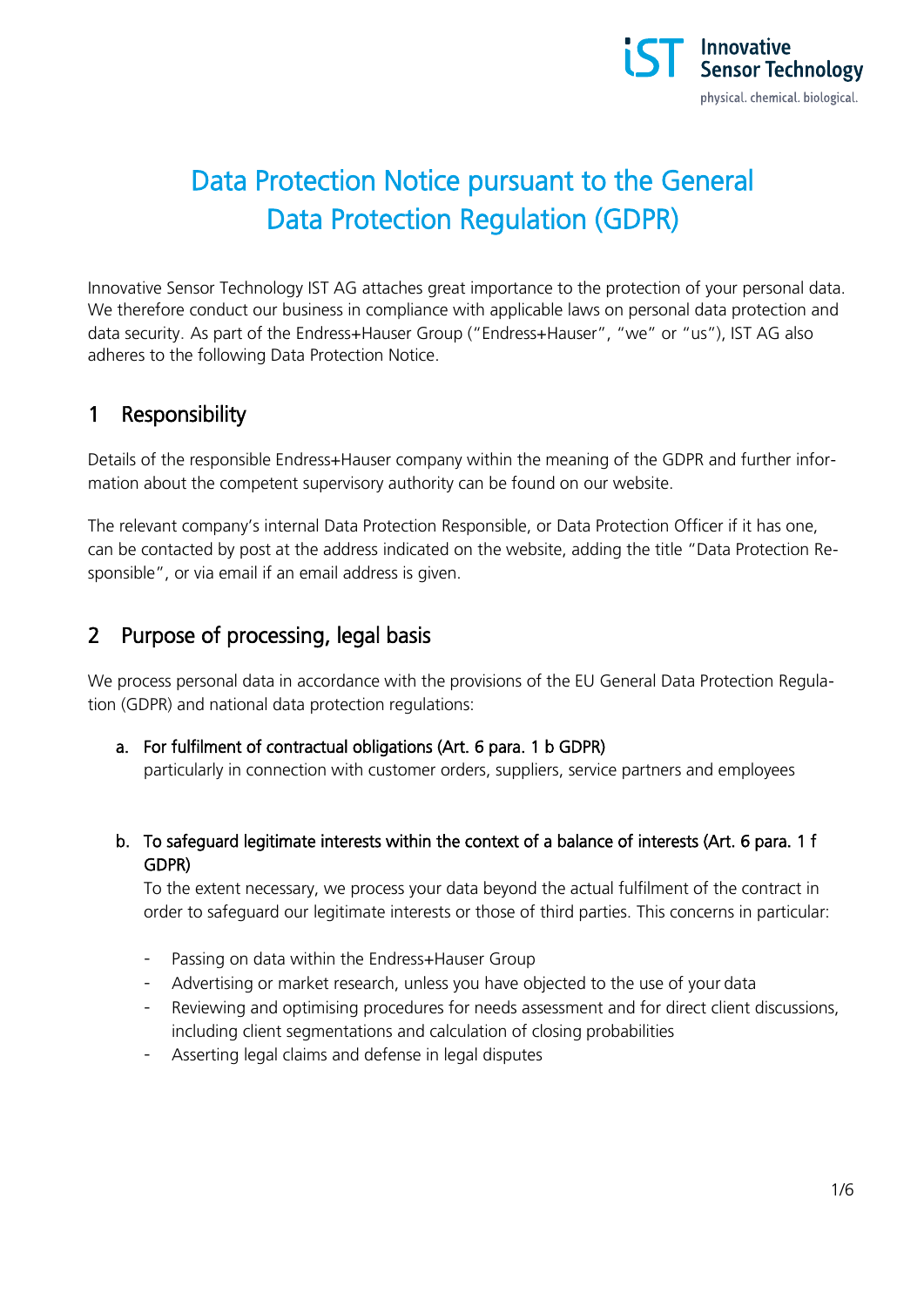

- Guaranteeing IT security
- Video surveillance to safeguard domiciliary rights and protect buildings and property from vandalism and theft
- Measures for building and site security (e.g. access control)
- Measures to safeguard domiciliary rights
- Measures for business management and further development of products and services
- Risk management within the Group

#### c. Based on your consent (Art. 6 para. 1 a GDPR)

Where you have granted us consent to process your personal data for certain purposes (e.g. filming and photographs, newsletters), such processing is lawful on the basis of your consent. Consent given can be withdrawn at any time. This also applies to the withdrawal of declarations of consent that were given to us before the GDPR came into force, i.e. before May 25, 2018. Please note that the withdrawal is only valid for the future. Data processed prior to the withdrawal is not affected.

#### d. Based on legal requirements (Art. 6 para. 1 c GDPR) or in the public interest (Art. 6 para. 1e GDPR)

We are also subject to various legal obligations, that is to say, statutory requirements (e.g. checks against anti-terrorism lists, anti-money laundering legislation). Purposes of processing include identity checking, fulfilment of verification and reporting obligations in relation to tax and social security, fraud and money laundering prevention and measurement and management of risks within the Endress+Hauser Group.

#### 3 Who receives my data?

Within the responsible Endress+Hauser company, those units that require your data to fulfil our contractual and legal obligations or to safeguard legitimate interests will have access to it.

Affiliated companies of the Endress+Hauser Group, our service providers and vicarious agents appointed by us, public authorities or third parties may also receive data for such purposes.

In particular, the following recipients or recipients which offer the following activities and services may receive data: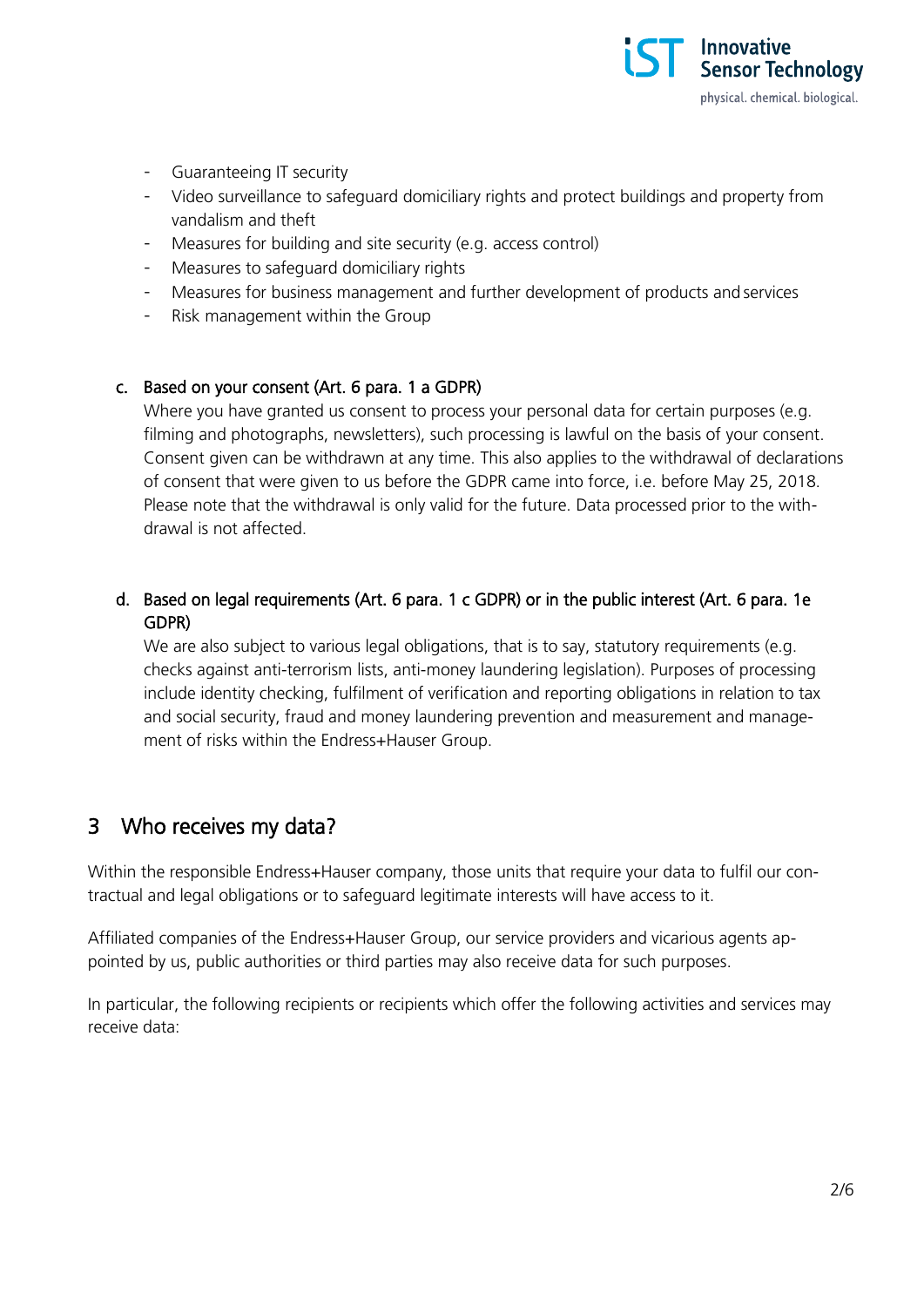

- Affiliated companies of the Endress+Hauser Group
- Endress+Hauser InfoServe as the central data centre
- Third party cloud and ASP service providers
- Public bodies for compliance with statutory reporting requirements, e.g. financial authorities, social security institutions, law enforcement agencies
- Processing of bank information
- Support/maintenance of computer/IT applications
- **Archiving**
- Document processing
- Call centre services
- Compliance services
- Data screening for anti-money laundering purposes
- Data destruction
- Auditing services
- Leasing companies
- Credit-checking service providers
- Debt collection companies
- Payment card processing (debit cards/credit cards) and payment transactions
- Marketing
- Media technology
- **Reporting**
- **Telephony**
- Website management
- Insurances

#### 4 Will data be transferred to a third country or an international organisa- tion?

Data will only be transferred to countries outside the EU or EEA ("third countries") where necessary to execute your orders (e.g. production, logistics), where legally required (e.g. to meet tax reporting obligations), where you have given us your consent, or for the purposes of contract data processing. Data may also be exchanged with affiliated companies of the Endress+Hauser Group in third countries, including Switzerland in particular.

Where use is made of service providers in third countries, besides written instructions they will also be bound by EU standard contract clauses on compliance with the data protection levels applicable in the EU. Appropriate contractual agreements have been concluded with affiliated companies of the Endress+Hauser Group.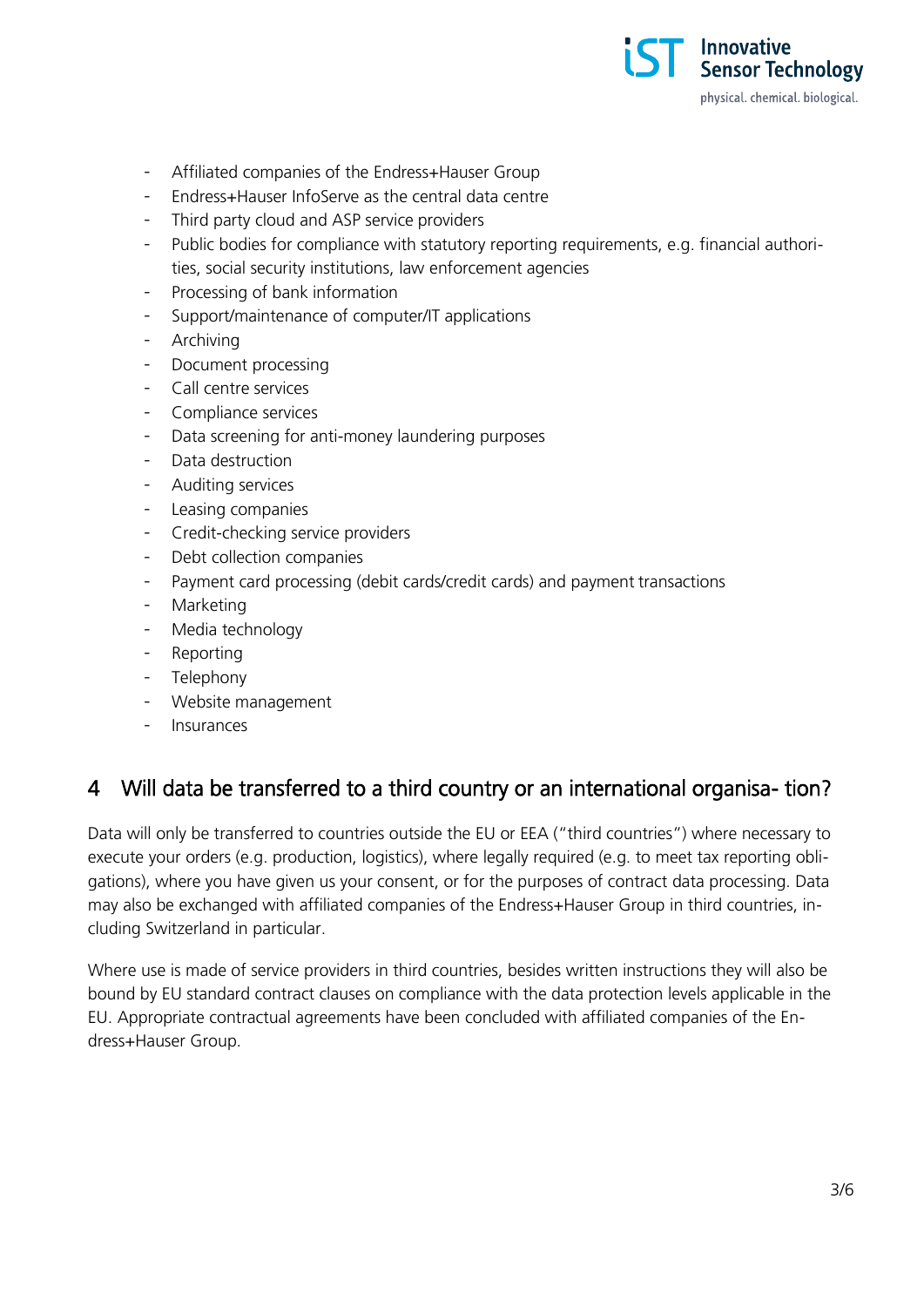

### 5 How long will my data be stored?

We process and store your personal data for as long as necessary to fulfil our contractual and legal obligations. We will delete your personal data once it is no longer needed for the above purposes. It is possible that personal data may be stored for the period in which claims can be asserted against our companies (statutory limitation periods range from three to thirty years). We will also store your personal data for as long as we are legally obliged to do so. Commercial and tax legislation imposes corresponding documentation and retention obligations.

### 6 What are my data protection rights?

Every data subject has the right of access to information pursuant to Article 15 GDPR. Subject to certain conditions, every data subject has the right to rectification pursuant to Article 16 GDPR, the right to restrict processing pursuant to Article 18 GDPR and the right to deletion pursuant to Article 17 GDPR. Furthermore, every data subject has the right to receive the personal data which they have provided in a structured, commonly used and machine-readable format (data portability) pursuant to Article 20 GDPR, provided the processing is carried out by automated means and is based on consent.

Concerning the right to information and the right of deletion, for responsible companies of the Endress+Hauser Group with registered office in Germany, the limitations set out in Sections 34 and 35 of the German Federal Data Protection Act (BDSG) are applicable.

Every data subject has the right to lodge a complaint with a supervisory authority, particularly in the Member State of his or her habitual residence, place of work or place of the alleged breach of data protection (Article 77 GDPR). Further information about the competent supervisory authority can be found on our website.

You may revoke your consent to the processing of personal data at any time. This also applies to the withdrawal of declarations of consent that were given to us before the GDPR came into force, i.e. before May 25, 2018. Please note that the withdrawal is only valid for the future. Data processed prior to the withdrawal is not affected.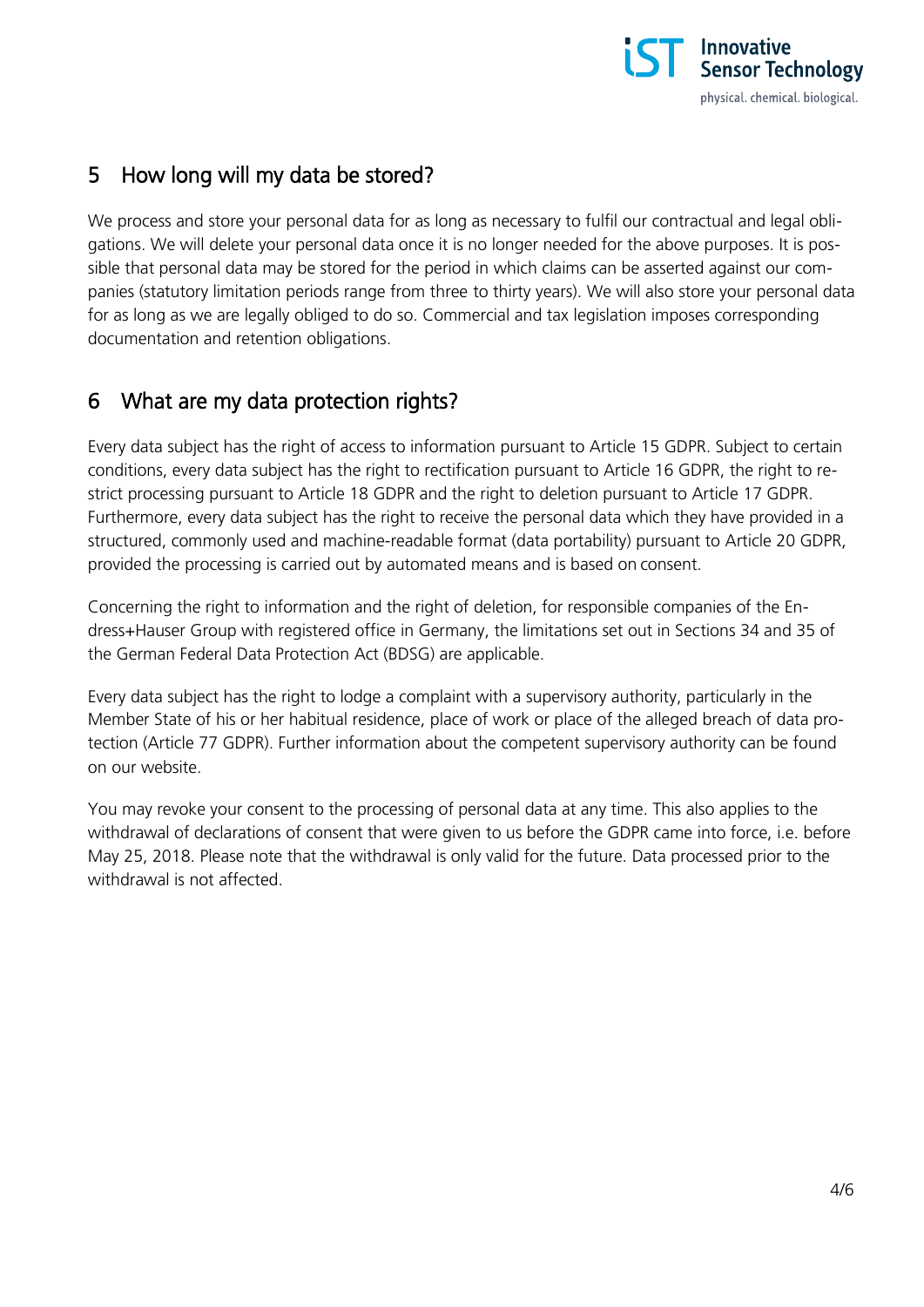

# 7 Right of objection

In addition to the rights referred to above, you also have a right of objection as follows.

Information about your right of objection pursuant to Article 21 of the EU General Data Protection Regulation (GDPR)

#### 1. Right of objection in relation to a specific case

You have the right to object at any time, on grounds relating to your particular situation, to processing of your personal data which is based on Art. 6 para. 1 e GDPR (data processing in the public interest) and Art. 6 para. 1 f GDPR (data processing for the purposes of legitimate interests); this includes profiling based on those provisions within the meaning of Art. 4 para. 4 GDPR. If you object, we will no longer process your personal data, unless we are able to demonstrate compelling legitimate grounds for the processing which override your interests, rights and freedoms, or show that the processing serves for the establishment, exercise or defense of legal claims.

#### 2. Right of objection against processing of data for marketing purposes

In individual cases, we may process your personal data for direct marketing purposes. You have the right to object at any time to the processing of your personal data for such marketing; this also includes profiling where related to such direct marketing. If you object to processing for direct marketing purposes, we will no longer process your personal data for such purposes.

The objection may be submitted, without any requirements as to form, to the person indicated in Section 1.

## 8 Right of complaint

You have the right to lodge a complaint with the person indicated in Section 1 or with a supervisory authority, particularly in the Member State of your habitual residence, place of work or place of the alleged breach of data protection (Article 77 GDPR).

## 9 To what extent are decisions taken automatically?

In establishing and maintaining business relations, we generally refrain from fully automated decisionmaking pursuant to Art. 22 DSGVO. If we use such methods in individual cases, we will inform you separately insofar as we are legally required to do so.